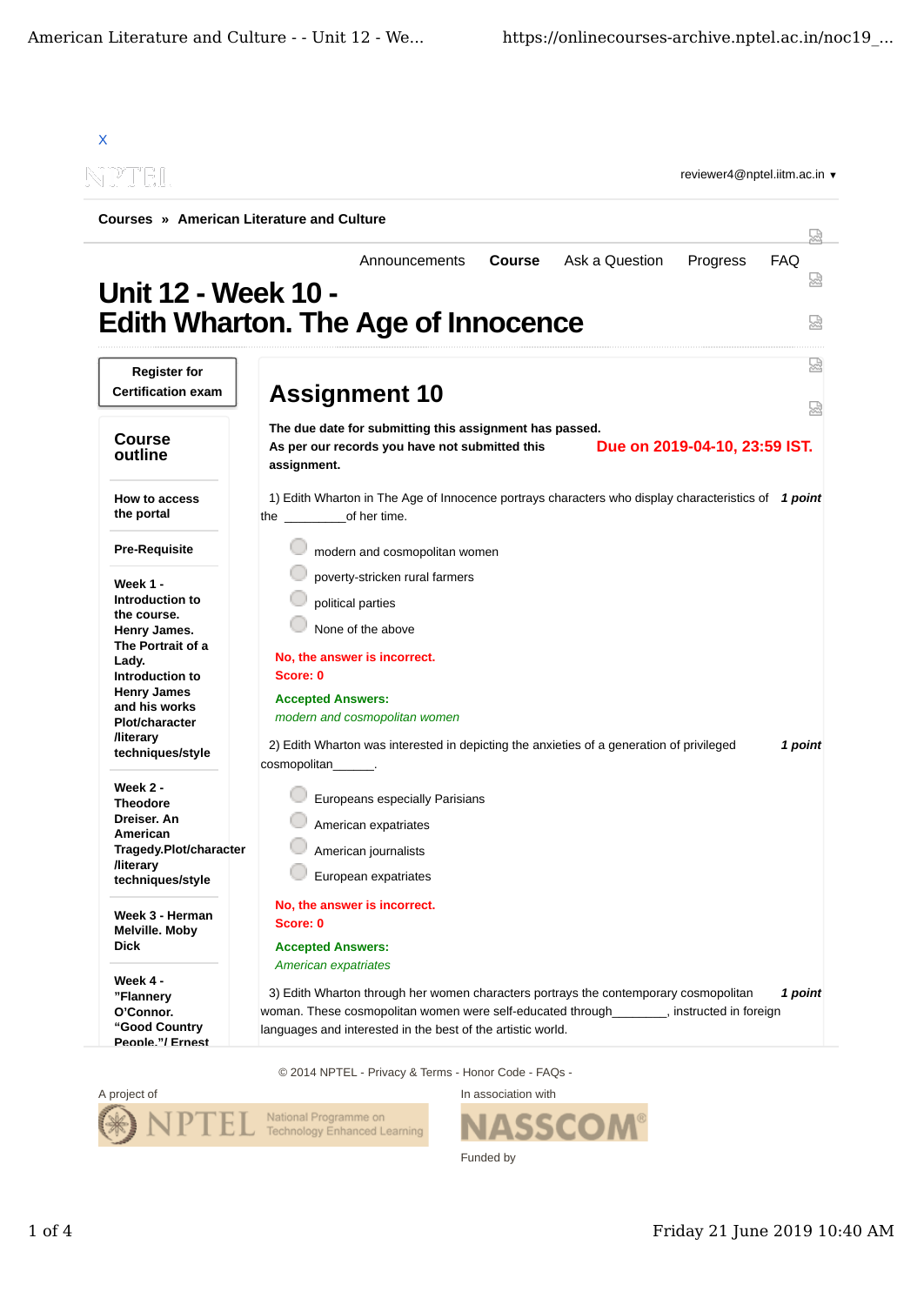American Score: 0 **Romanticism** ce De **Accepted Answers: Edgar Allan Poe.** foreign travels "Annabel Lee" / Lillian Hellman. 4) Edith Wharton was an aristocrat critiquing her own "tribe". In Countess Olenska's character 1 point The Children's we see someone who is different from this "tribe", different from someone like May Welland. This could **HourPlot/character /literary** be because she had an unconventional upbringing being raised by her unconventional aunt techniques/style , while being an orphan she had to fight her way in the world unlike May who was always sheltered and protected. 恩 Week - 6 - Arthur Miller, A View Catherine Mingott from the 赑 Bridge.Plot/character Madora Manson **/literarv** Augusta Welland 嵒 techniques/style **Christine Nilsson** Week 7 - Eugene 赑 O'Neill, Desire No, the answer is incorrect. under the Score: 0 Elms.Introduction 鬯 **Accepted Answers:** to Eugene Madora Manson O'Neill and his worksPlot/character 5) The beautiful enamelled opera glasses seen during the opening Faust opera scene in The 1 point *Iliterary* techniques/styl Age of Innocence is an indicator of social position Week 8 - Edith **Wharton, The** artistic taste Age of Innocence. good behaviour **Plot/character C** fashionable masculinity **/literary** techniques/style No, the answer is incorrect. Week 9 - Edith Score: 0 **Wharton. The Accepted Answers:** Age of social position Innocence. 6) Edith Wharton brings attention to the hypocrisies of the society she belonged to in her novel1 point Week 10 - Edith The Age of Innocence. For instance, in one scene with regards to divorce, comments on **Wharton, The** how their legislation allows it but the social customs do not. Age of Innocence Newland Archer  $l$  Lecture 36 -Julius Beaufort Edith Wharton: May Welland The Age of Innocence **Catherine Mingott** Ouiz: No, the answer is incorrect. Assignment 10 Score: 0  $\bullet$  Week - 10 Feedback Form **Accepted Answers: Newland Archer** Week 11 - Edith **Wharton: The** to May because they were so gorgeous, rich and 7) Newland does not send 1 point Age of passionate that according to him they did not suit her personality. They were more suited to Countess Innocence Olenska. **Week 12 -** $\mathbb{F}_{\text{red} \text{ roses}}$ Christopher Hitchens: yellow roses Jewish Power, white lotus **Jewish Peril** orchids Download Videos No, the answer is incorrect. Score: 0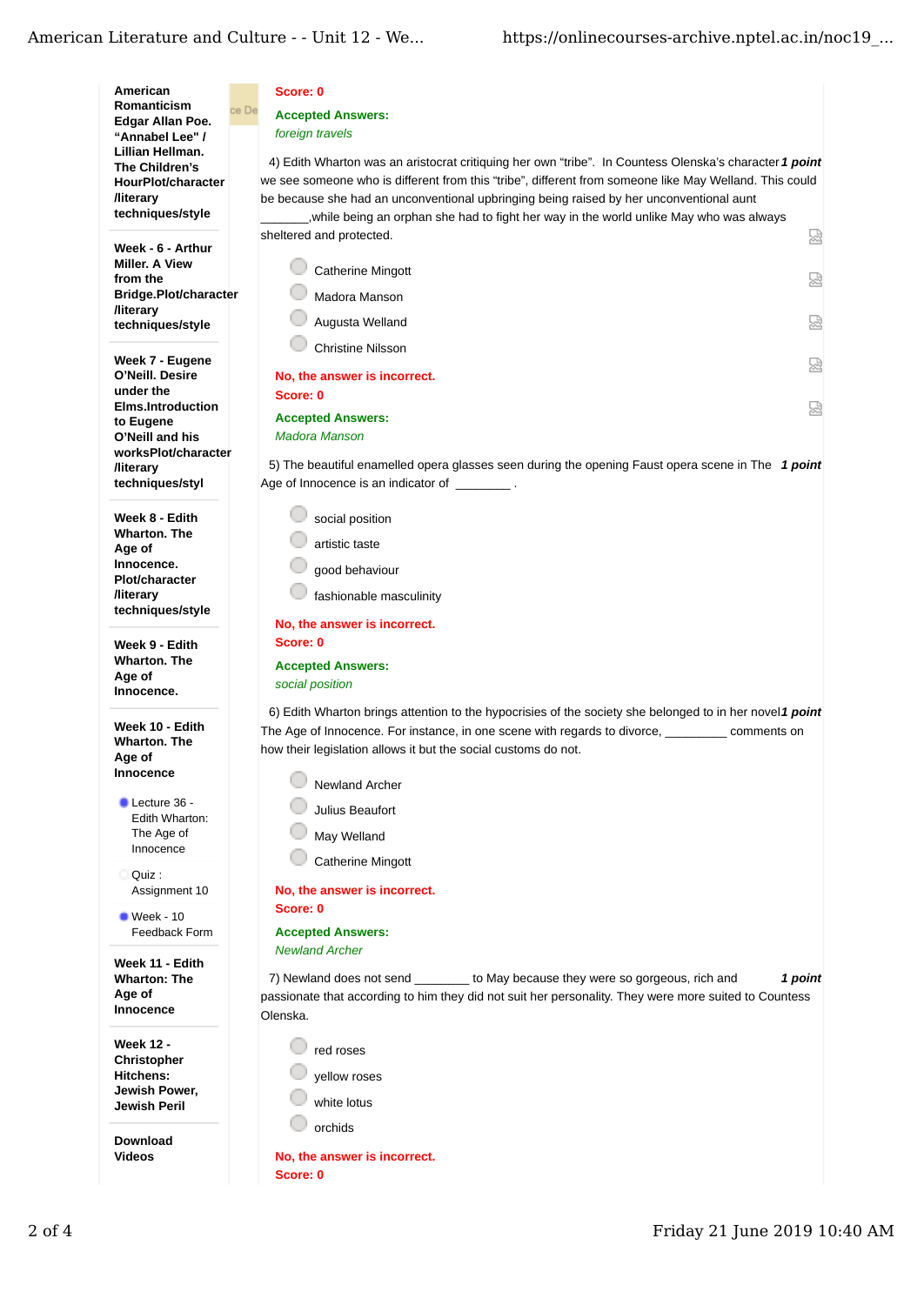| <b>Text Transcripts</b>              | <b>Accepted Answers:</b><br>yellow roses                                                                                                                                                                                         |                         |
|--------------------------------------|----------------------------------------------------------------------------------------------------------------------------------------------------------------------------------------------------------------------------------|-------------------------|
| <b>Interaction</b><br><b>Session</b> | 8) Edith Wharton's autobiography is titled _________.                                                                                                                                                                            | 1 point                 |
|                                      | A Backward Glance                                                                                                                                                                                                                |                         |
|                                      | Old New York                                                                                                                                                                                                                     |                         |
|                                      | Italian Villas and their Gardens                                                                                                                                                                                                 | 닯                       |
|                                      | None of the above                                                                                                                                                                                                                |                         |
|                                      | No, the answer is incorrect.<br>Score: 0                                                                                                                                                                                         | 썮                       |
|                                      | <b>Accepted Answers:</b>                                                                                                                                                                                                         | 닯                       |
|                                      | A Backward Glance                                                                                                                                                                                                                |                         |
|                                      | 9) In The Age of Innocence _______________advises Newland Archer, a man from an old                                                                                                                                              | 1 poi $\mathbf{\alpha}$ |
|                                      | established wealthy family to enter politics. This is Wharton as a modern writer talking about a very<br>significant social change.                                                                                              | 눮                       |
|                                      | Julius Beaufort                                                                                                                                                                                                                  |                         |
|                                      | Ned Winsett                                                                                                                                                                                                                      |                         |
|                                      | Countess Olenska                                                                                                                                                                                                                 |                         |
|                                      | May Welland                                                                                                                                                                                                                      |                         |
|                                      | No, the answer is incorrect.<br>Score: 0                                                                                                                                                                                         |                         |
|                                      | <b>Accepted Answers:</b><br><b>Ned Winsett</b>                                                                                                                                                                                   |                         |
|                                      | 10)n The Age of Innocence ______who are at the top of the societal hierarchy, maintain their 1 point<br>exclusivity and status according to Countess Olenska, by being very reclusive and rarely seen in<br>societal gatherings. |                         |
|                                      | the Van der Luydens                                                                                                                                                                                                              |                         |
|                                      | the Archers                                                                                                                                                                                                                      |                         |
|                                      | the Mingotts                                                                                                                                                                                                                     |                         |
|                                      | the Beauforts                                                                                                                                                                                                                    |                         |
|                                      | No, the answer is incorrect.                                                                                                                                                                                                     |                         |
|                                      | Score: 0                                                                                                                                                                                                                         |                         |
|                                      | <b>Accepted Answers:</b><br>the Van der Luydens                                                                                                                                                                                  |                         |
|                                      | End<br><b>Previous Page</b>                                                                                                                                                                                                      |                         |